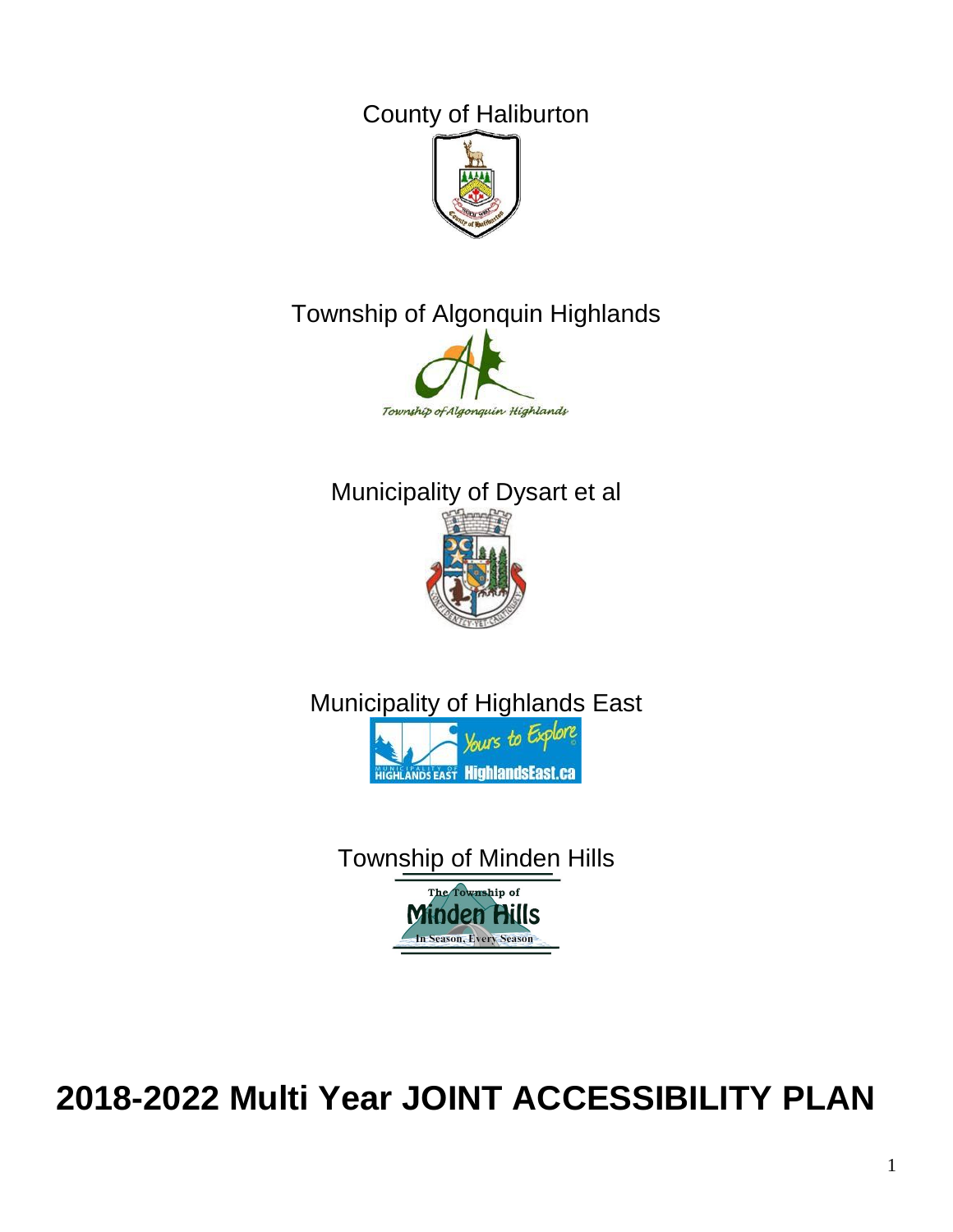## **COUNTY OF HALIBURTON 2018- 2022 JOINT ACCESSIBILITY PLAN**

## **Message from County Council**

The Council of the County of Haliburton is committed and guided by the four core principles of Accessibility - Dignity, Independence, Integration and Equal Opportunity - and supports the full inclusion of persons with disabilities as set out in the *Ontario Human Rights Code* and the *Accessibility for Ontarians with Disabilities Act, 2005* and its Standards*.*

The County of Haliburton shall use every effort to ensure that we meet the needs of people with disabilities in a timely manner.

## **Introduction**

All persons deserve the right to perform the tasks of daily living within their communities while utilizing County and Municipal buildings, properties or events. The County of Haliburton and the Municipalities it includes has therefore created a Joint Accessibility Committee. This committee shall aid and advise in the development of guidelines to help create a barrier free society enhancing the lives of all within the County. These guidelines shall take into account the diverse needs of all our residents to make our communities safe, convenient and comfortable for all.

With the passing of the Integrated Accessibility Standards Regulation (IASR) under *the Accessibility for Ontarians with Disabilities Act* (AODA), the County and its member municipalities have updated this multi-year plan to assist in implementing policies, practices, procedures and training, and to identify and evaluate projects to remove barriers. This plan will be reviewed and updated at least annually.

## **Section 1 – Past Achievements to Remove and Prevent Barriers Customer**

The County of Haliburton and its member municipalities are committed to barrier free access and thus have worked and will continue to work towards the following:

- 1. Take a leadership approach in achieving and setting an example to the business, institutional and volunteer sectors in terms of access and integration, employment equity, communication, recreation, transportation, and housing.
- 2. Establish a process to identify and eliminate barriers in existing services and facilities.
- 3. Actively encourage input from all segments of the community in the design, development and operation of the new and renovated county/municipal services and facilities.
- 4. Provide resources and support to implement this policy.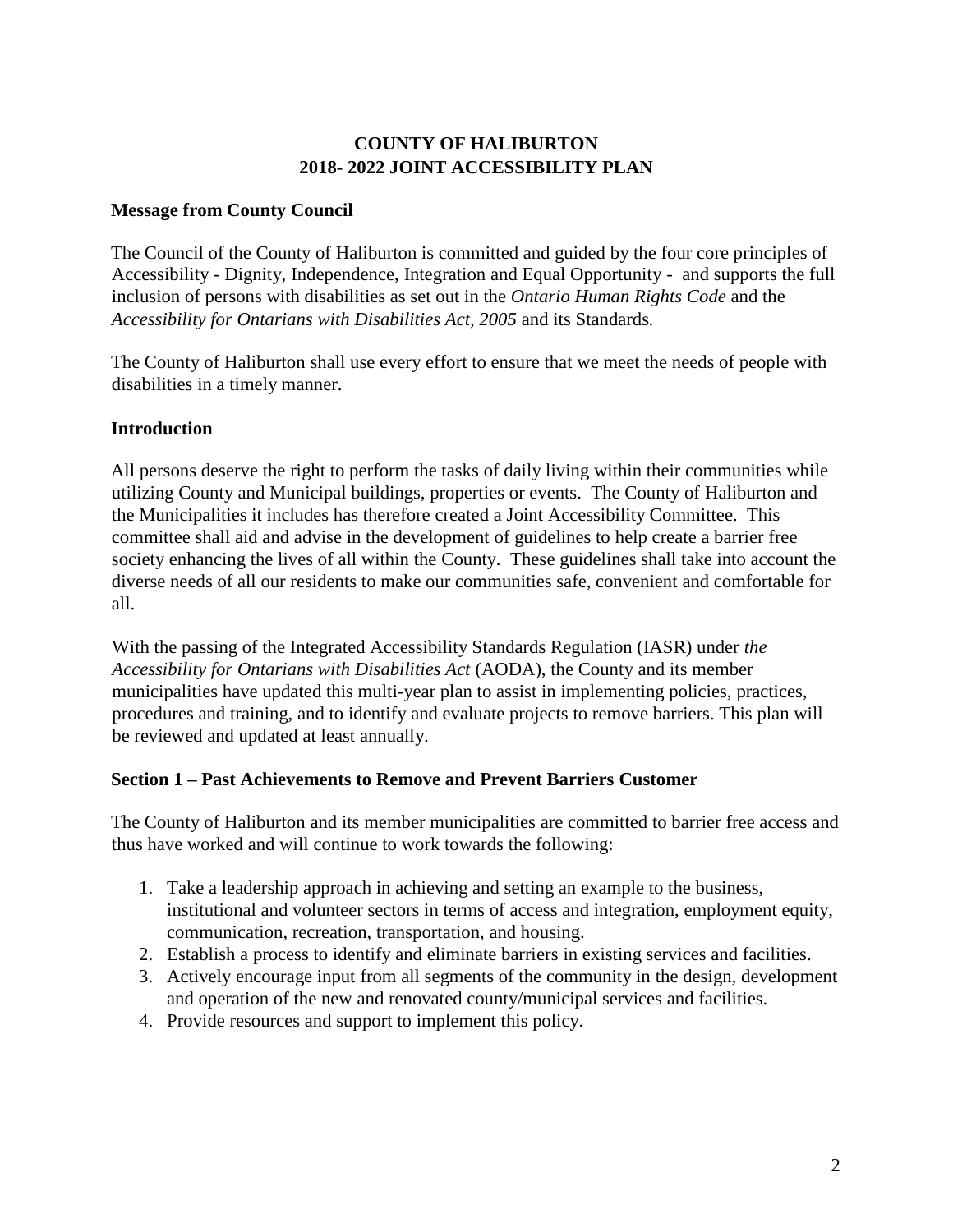## **Service**

The County of Haliburton and its member municipalities provide goods and services to people with disabilities, with particular consideration of the following areas:

## **Communication**

The County of Haliburton and its member municipalities communicates with people with disabilities in ways that take into account their disability. They are committed to training staff on how to interact and communicate with people with various types of disabilities.

The County of Haliburton and its member municipalities are committed to providing fully accessible telephone service to our customers. They are committed to training staff to communicate with customers over the telephone in clear and plain language, to speak clearly and slowly and to tailor their responses as much as possible in support of the individual.

The County of Haliburton and its member municipalities communicate with customers by other means as required, including relay service or e-mail, if telephone communication is not suitable to their communication needs or is not available. Relay services are provided by your local provider such as Bell or Rogers.

## **Assistive Devices**

The County of Haliburton and its member municipalities are committed to serving people with disabilities who use assistive devices to obtain, use or benefit from our goods and services. They are committed to training staff with various assistive devices that may be used by customers with disabilities while accessing our goods or services.

The County of Haliburton and its member municipalities work to ensure that staff know how to use the assistive devices which are available on our premises, including electronic door openers and elevators.

## **Billing**

The County of Haliburton and its member municipalities are committed to providing accessible invoices to all of our customers. For this reason, invoices are provided in large print or by e-mail, upon request. Any questions customers may have about the content of the invoice are answered in person, by telephone or e-mail.

## **Use of Service Animals and Support Persons**

The County of Haliburton and its member municipalities are committed to welcoming people with disabilities who are accompanied by a service animal, in the areas of our premises that are open to the public and other third parties. They are committed to training all staff, volunteers and others dealing with the public in how to interact with people with disabilities who are accompanied by a service animal.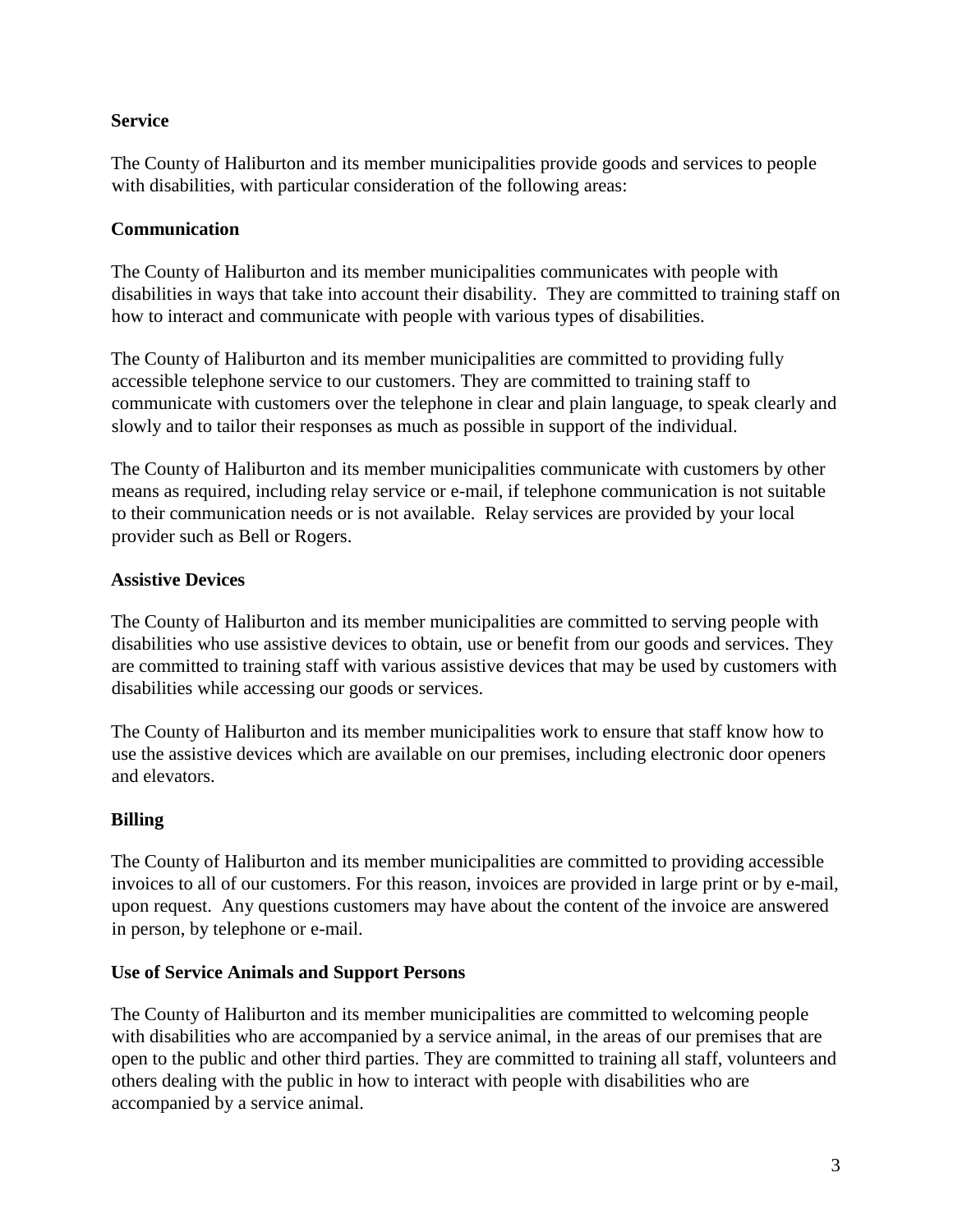The County of Haliburton and its member municipalities are committed to welcoming people with disabilities who are accompanied by a support person. Any person with a disability who is accompanied by a support person is allowed to enter the municipal buildings with his or her support person. At no time is a person with a disability who is accompanied by a support person prevented from having access to his or her support person while on municipal property.

## **Notice of Temporary Disruption**

The County of Haliburton and its member municipalities provide customers with notice in the event of a planned or unexpected disruption in the facilities or services usually used by people with disabilities. This notice includes information about the reason for the disruption, its anticipated duration, and a description of alternative facilities or services, if available. The notice is placed at all public entrances and service counters on our premises, as well as on the respective municipal website.

## **Training**

The County of Haliburton and its member municipalities are committed to training all employees, volunteers and others who deal with the public or other third parties on their behalf, and all those who are involved in the development and approvals of customer service policies, practices and procedures.

Accessible customer service training is provided as part of new employee orientation, in a timely manner after staff commence their duties. Staff are also trained on policies, practices and procedures that affect the way goods and services are provided to people with disabilities. This training continues on an ongoing basis when changes are made to these policies, practices and procedures.

The ultimate goal of the County of Haliburton and its member municipalities is to meet and surpass customer expectations while serving all people, including those with disabilities. Comments regarding how well those expectations are being met are welcome and appreciated.

## **Employment**

The County of Haliburton and its member municipalities provide workplace accommodations to staff under the *Ontario Human Rights Code* and *Accessibility for Ontarians with Disabilities Act*. The legislation protects people from discrimination and harassment because of past, present and perceived disabilities. Examples of these accommodations could include modifying the recruitment process, the terms and conditions of employment and/or making adjustments in the workplace. These adjustments could include change in work locations as well as assistive devices such as height adjustable desks for improved access.

## **Procurement**

The County of Haliburton and its member municipalities purchase goods and services with accessibility in mind. For example, photocopiers at most worksites have accessible features,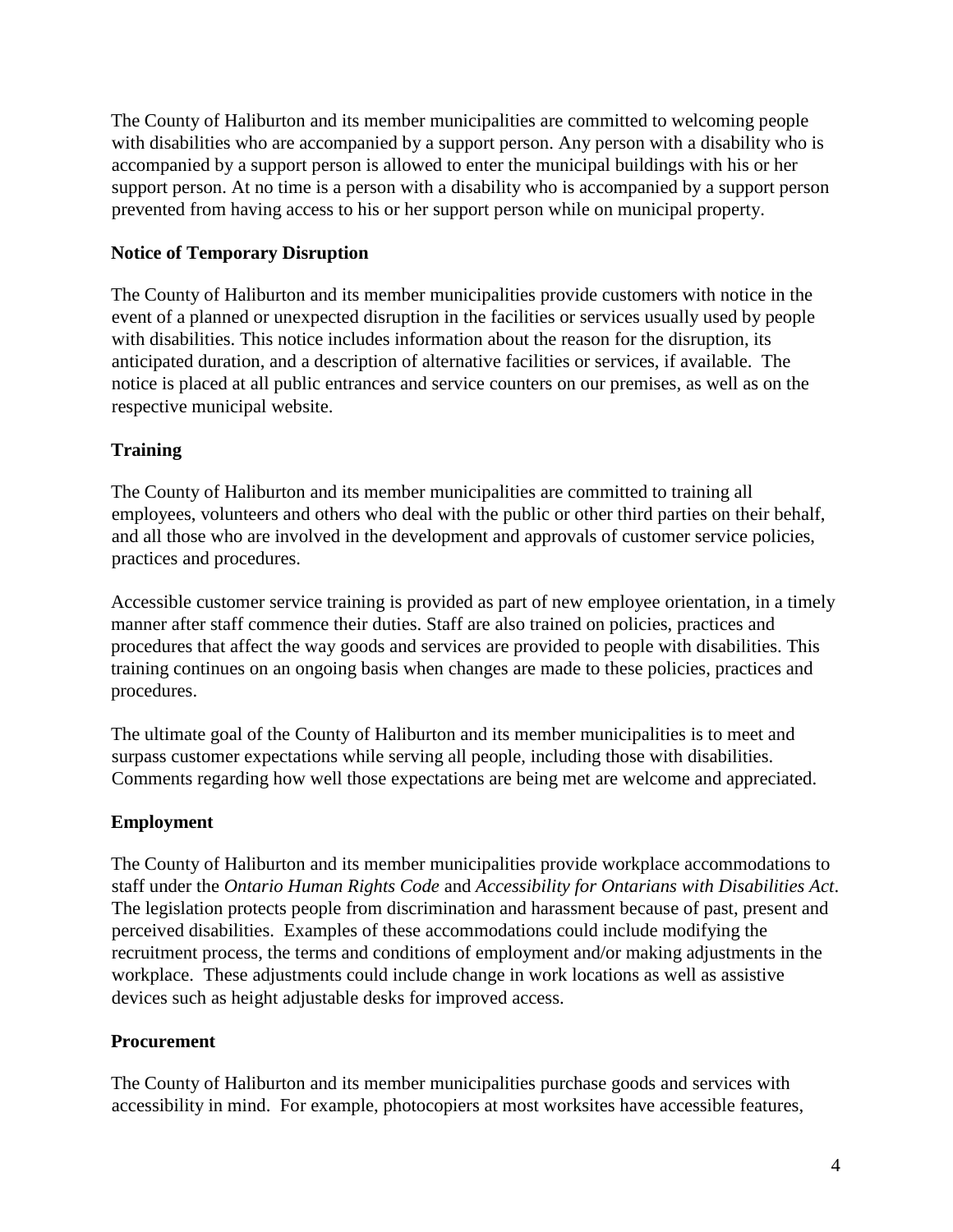such as touchscreens which move in order to allow access for people in wheelchairs, and the choice to increase font size on the touchscreen. When procuring third party services, the County ensures that the firm provides accessible customer service and that their staff have had proper accessible customer service training.

## **Section 2 – Strategies and Actions**

#### **Customer Service**

The County of Haliburton and its member municipalities are committed to providing accessible customer service to people with disabilities. This means that we will provide goods and services to people with disabilities with the same high quality and timelines as others.

In order to comply with the Customer Service Standard, Haliburton County and its member municipalities will continue to be committed to:

- Take people's disabilities into account when communicating with them.
- Familiarize staff with assistive devices available to people with disabilities.
- Provide billing information to customers in alternate formats, upon request.
- Allow service animals and support persons to remain with people with disabilities in all service areas which are open to the public.
- Provide notice in the event of a planned or unexpected disruption in the facilities or services usually used by people with disabilities.
- Train new staff.
- Provide ongoing training on any changes.

## **Information and Communications**

The County of Haliburton and its member municipalities are committed to making our information and communications accessible to people with disabilities. Staff will make every effort to create, provide and receive information and communications in ways that are accessible to people with disabilities. Initiatives to this end include:

- The County of Haliburton Public Libraries arrange for the provision of accessible information. The public is notified of this availability with signs posted at library branches.
- Accessible formats and communication supports will be made available to the public, upon request.
- The municipal websites will be redeveloped with all web content meeting the WCAG 2.0.

## **Employment**

The County of Haliburton and its member municipalities are committed to fair and accessible employment practices. They are committed to: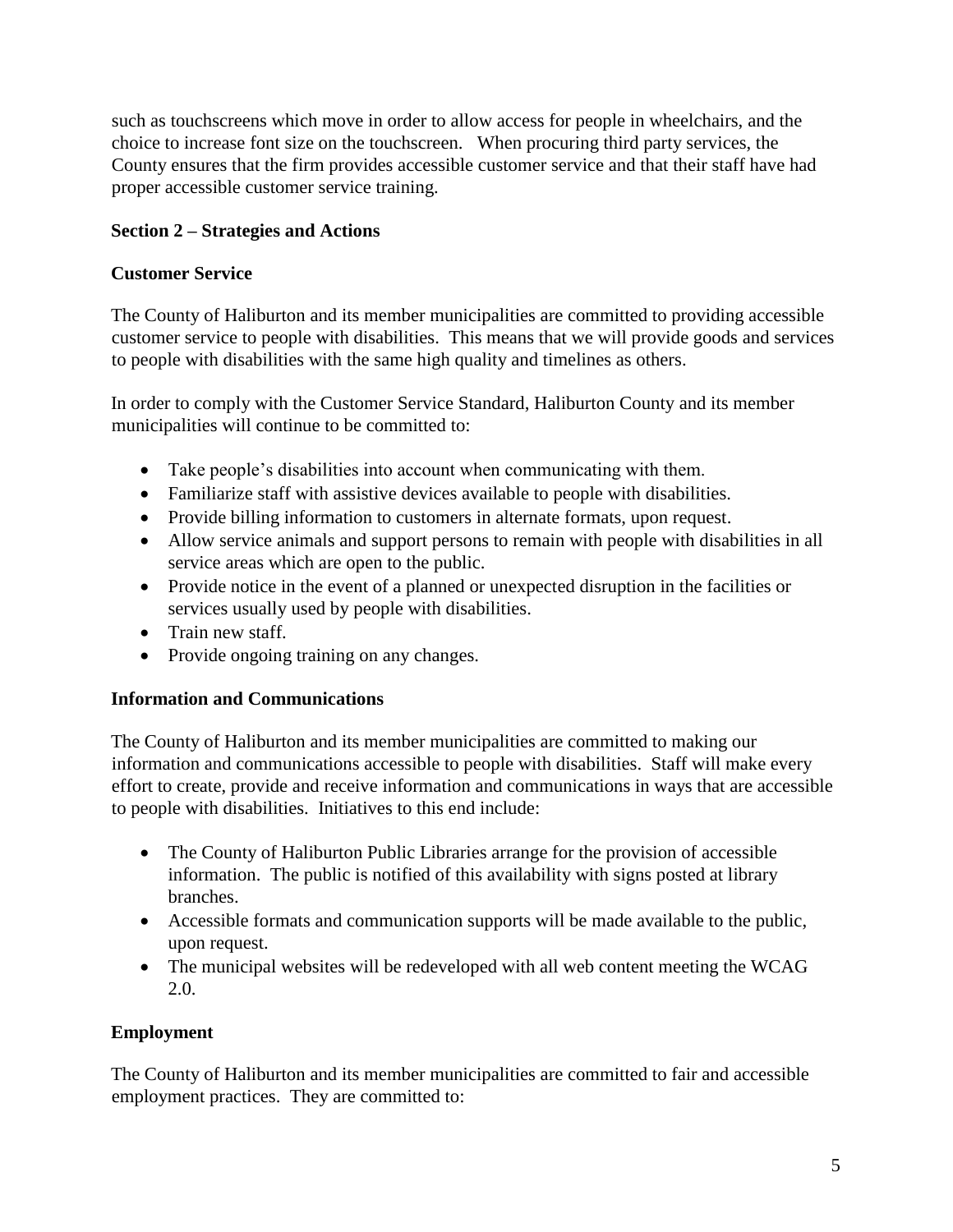- Consult with the applicant and provide or arrange for the provision of a suitable accommodation that takes into account the applicant's disability, if a selected applicant requests an accommodation.
- Notify successful applicants of the policies for accommodating employees with disabilities.
- Inform employees of municipal policies which support employees with disabilities, including but not limited to, policies on the provision of job accommodations that take into account an employee's accessibility needs due to a disability.
- Make employees aware of any changes to existing job accommodation policies that take into account an employee's accessibility needs due to a disability.
- Consult with employees with disabilities who request accessible formats and communication supports to determine suitable format and supports.
- Have documented individual accommodation plans in place for employees with a disability.
- Have a return to work process in place for employees who have been absent from work due to a disability and require disability-related accommodations in order to return to work. Such processes will be documented and will outline the steps that it will take to facilitate the return to work and include an individual accommodation plan.
- Take into account the accommodation needs and/or individual accommodation plans of employees when using performance management processes, when providing career development and advancement information and when redeploying employees.

## **Procurement**

The County of Haliburton and its member municipalities are committed to accessible procurement processes. They will:

- Follow the Procurement Policy which includes their commitment to including accessible criteria or features in the procurement process, except where it is not practicable to do so.
- Consider accessibility from the outset of the procurement process.
- Consider accessibility over the entire lifecycle of the good, service or facility, so that the end result is robust and adaptable enough to be accessible in the future
- Set out basic requirements around asking suppliers to demonstrate their knowledge of accessibility as it relates to their goods, services or facilities when tendering.

# **Training**

The County of Haliburton and its member municipalities are committed to providing training in the requirements of Ontario's accessibility laws and the Ontario Human Rights Code as it applies to people with disabilities. They commit to:

• Train all employees, volunteers and policy developers on the Integrated Accessibility Standards Regulation and the Ontario Human Rights Code as it applies to people with disabilities.